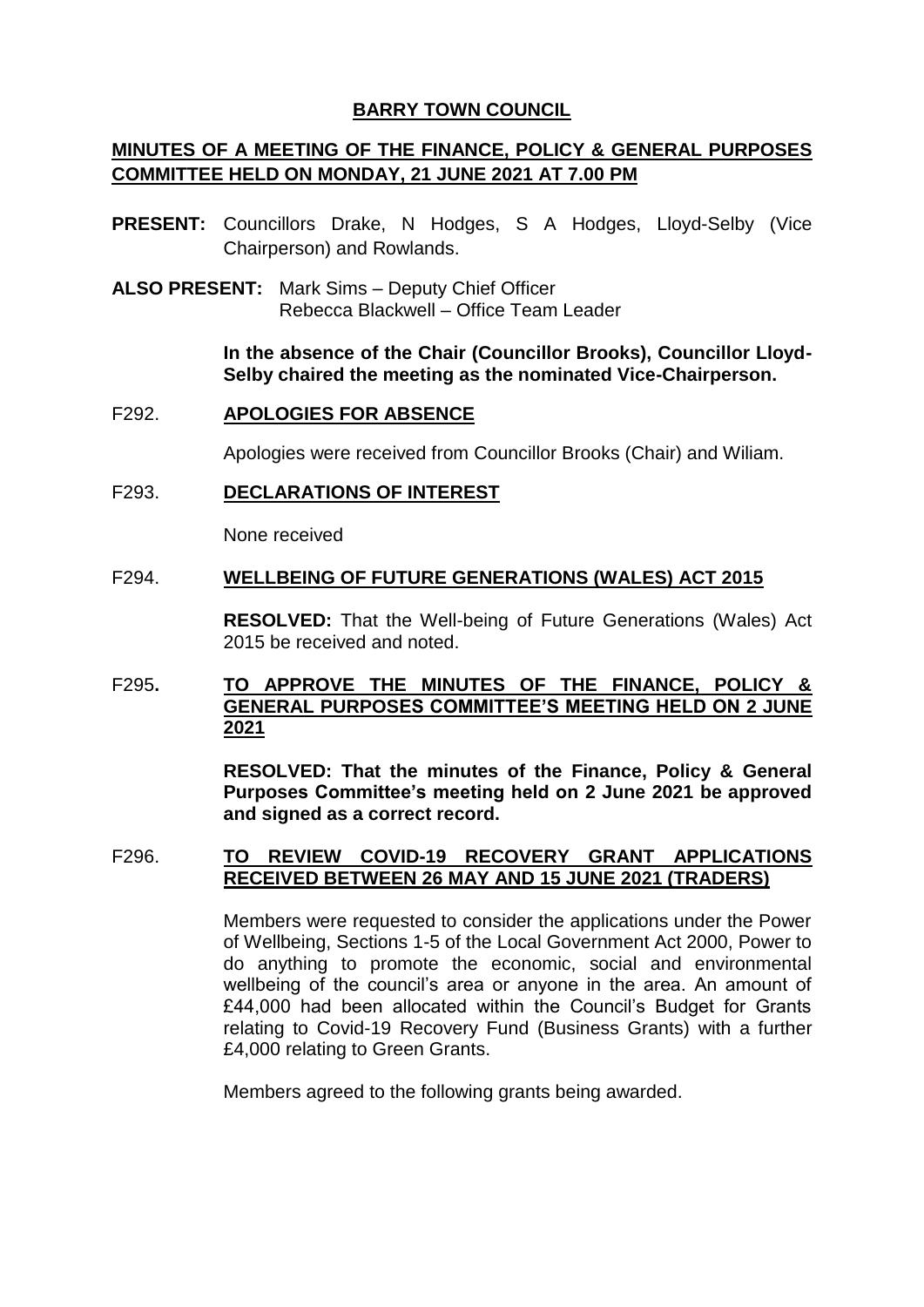# **Covid-19 recovery Fund**

## **Business Name Amount Awarded** Caesers £0 - More information Coco Cubanas **2350** Dummies n Diapers **2944.99** Hayley Tombs Childminder **E0** subject to more information Homemade Wales **E765** Katherine & Christina Beauty **E1,000** Linda Camilleri Child Minding £502 Little House Child Minding **E645.24** Oh Doggo £0 – More information Shahi Noor **£1,000** Unit 17 Menswear **E1,000** Vintage Hair Salon **E0** – Incomplete application Total **£6,207.23**

Members had concerns in relation to the application made by Caesars and requested more information as the project had already started. Members request clarity on how it was funded originally prior to the application being made for grant funding.

Members raised concerns in relation to the proposed improvements to the smoking area at Coco Cubanas and felt that in line with the Wellbeing and Future Generations Act (2015) they were unable to award the grant for the paint and replacement canopy but would award the £350 for a new door.

Members had reservations in relation to awarding a grant for a new greenhouse for Hayley Tombs Childminder and requested more information around the length of time they are present, the age range of the children who would benefit and how many. Subject to the information, members would be happy to award the grant at a future meeting of the Finance Policy and General Purposes Committee.

Members had concerns in relation to the application made by Oh Doggo for the proposed purchase for stock and asked for clarity on how it would help the business.

Members had reservation in relation to the application made by Vintage Hair Salons request for a grant to rebrand and produce a marketing strategy.

# **Green Grants**

Hannah Williams £1,000 Total **£1,000**

**Business Name Amount Awarded** 

**RESOLVED:**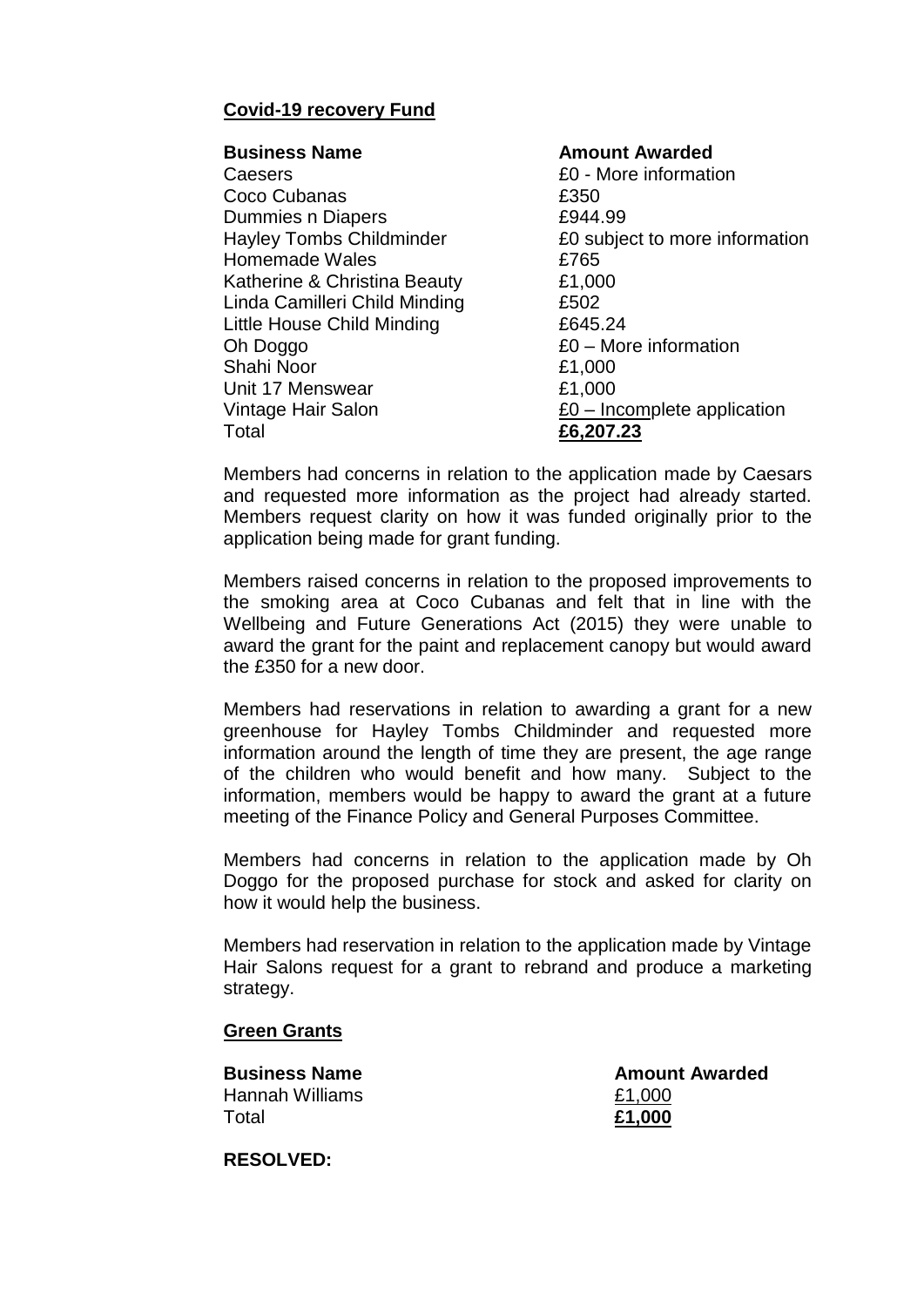- **1. That in accordance with the provisions of Power of Wellbeing, Sections 1-5 of the Local Government Act 2000; the above amounts be awarded as agreed by the Finance, Policy & General Purposes Committee on Monday, 21 June 2021, noting that once all grants have been awarded the Covid-19 Recovery Fund (Business Grants) will stand at £22,217.95 available and the Green Grants Fund will stand at £1,000 available.**
- **2. That the grants what were not awarded are requested to supply more information in order to make an informed decision and once this is receive it is presented to a future meeting of the Finance, Policy and General Purposes Committee.**
- **3. That the grant application form be amended to ask the question "Incomplete applications will not be considered" as stated within the Community Grant application form.**

## F297. **TO REVIEW GRANT APPLICATIONS RECEIVED BETWEEN 26 MAY AND 15 JUNE 2021 (COMMUNITY ORGANISATIONS)**

Members were requested to consider the applications under the Power of Wellbeing, Sections 1-5 of the Local Government Act 2000, Power to do anything to promote the economic, social and environmental wellbeing of the council's area or anyone in the area. An amount of £15,000 had been allocated within the Council's Budget for Grants for Community and Voluntary Organisations.

| <b>Community Organisation</b> | <b>Amount Awarded</b> |
|-------------------------------|-----------------------|
| <b>Barry Arts Festival</b>    | £1,000                |
| Cadoxton FC                   | £976.27               |
| Vale Voices                   | £430                  |
| Total                         | £2,406,27             |

Members requested that if the events planned by Barry Arts Festival and Vale Voices do not go ahead due to Covid-19 then they are to contact the Council to advise and open and discussion in relation to the grant.

# **RESOLVED:**

1. **That in accordance with the provisions of Power of Wellbeing, Sections 1-5 of the Local Government Act 2000; the above amounts be awarded as agreed by the Finance, Policy & General Purposes Committee on Wednesday, 2 June 2021, noting that once all grants have been awarded the Grants for Community and Voluntary Organisations will stand at £9,618.73 available.**